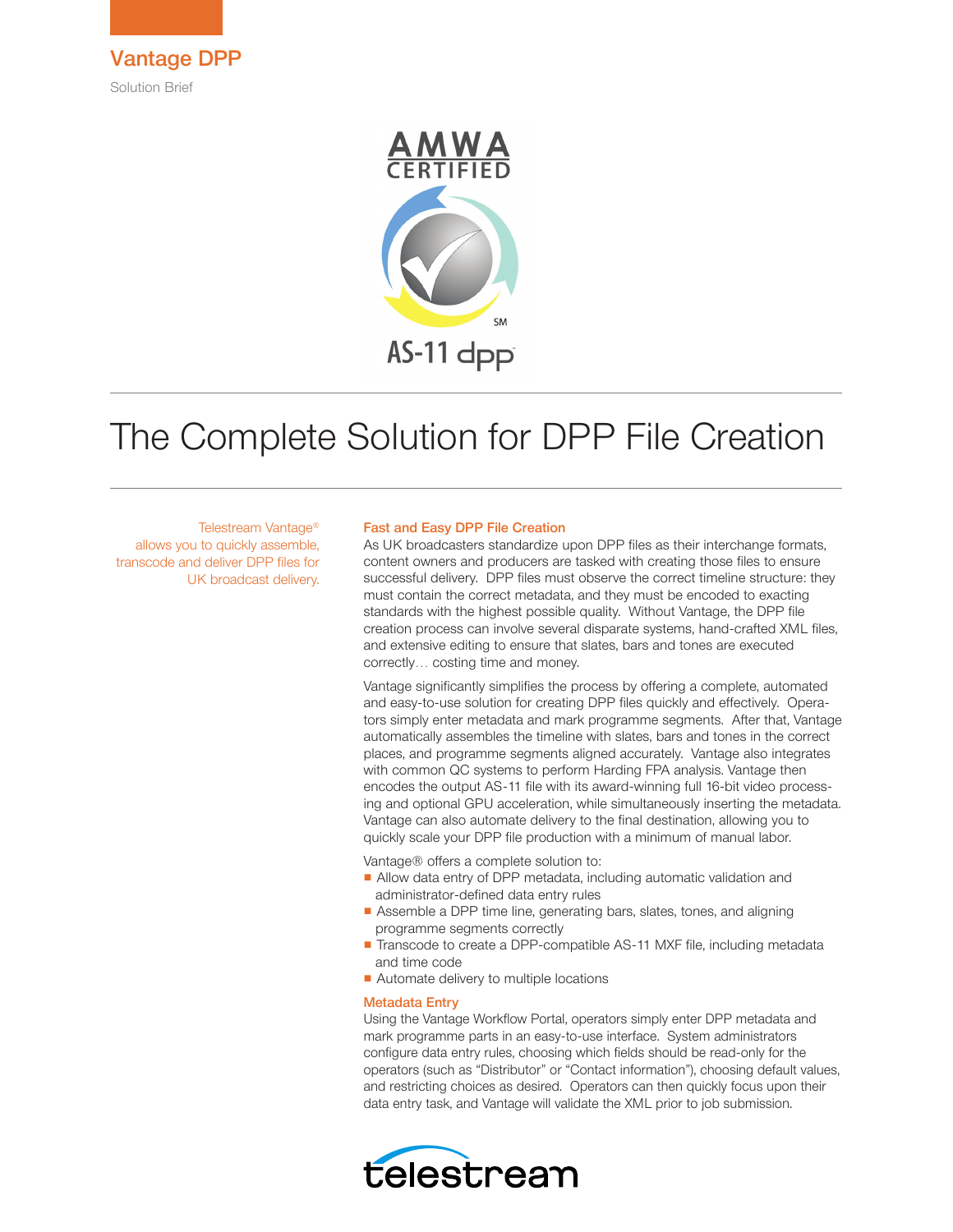For multi-part programs, operators can also use a proxy viewer to identify programme segments from one or more input files. Parts may all come from a single file, or may be spread across multiple files – Vantage allows complete flexibility. Original content can be virtually any file format, including any common editing platform, broadcast or archive format; Vantage will automatically transcode and convert without requiring manual intervention. Vantage will then assemble the DPP metadata XML and time line according to the operator programme part selection.

## Automatic Timeline Assembly

No editing required! Once operators have identified programme parts from the original content, Vantage will automatically assemble a correct DPP time line. EBU bars and tone are added, and a slate is automatically generated using the DPP metadata. Slates are completely customizable by the administrator, and can contain your own branding – Vantage will render programme text in the font you want, where you want it in the slate. Programme parts are automatically aligned correctly on the timeline, and part slates are also generated automatically. Vantage allows you to create perfect DPP files without requiring any editing whatsoever.

## Encoding and Delivery

Vantage can encode DPP files - either SD or HD - according to the exact technical specifications. High video quality is achieved through full 16-bit video processing, and optional GPU acceleration using the Telestream Lightspeed Server ensures the fastest possible transcoding with the highest possible reliability. Metadata is inserted directly into the output AS-11 file during the transcode.

Once the file has been encoded, automated delivery rules can also be established. Delivery can be done using HTTP, S3, FTP, Aspera, Signiant, and a variety of other protocols. Only Vantage offers so complete a solution, where an operator can quickly assemble a DPP file, with rendering, transcoding, and delivery completely automated.

## Complete Flexibility

Vantage allows you to pick and choose which components you want in your DPP workflow. If you already have assets with the correct DPP time line or your own slates, Vantage will allow you to simply enter the DPP metadata and directly transcode the file to the final format. Alternatively, if you already have DPP XML files, Vantage can automatically validate them using Vantage Analysis, and then perform a final transcode directly.



DPP Workflows with Vantage